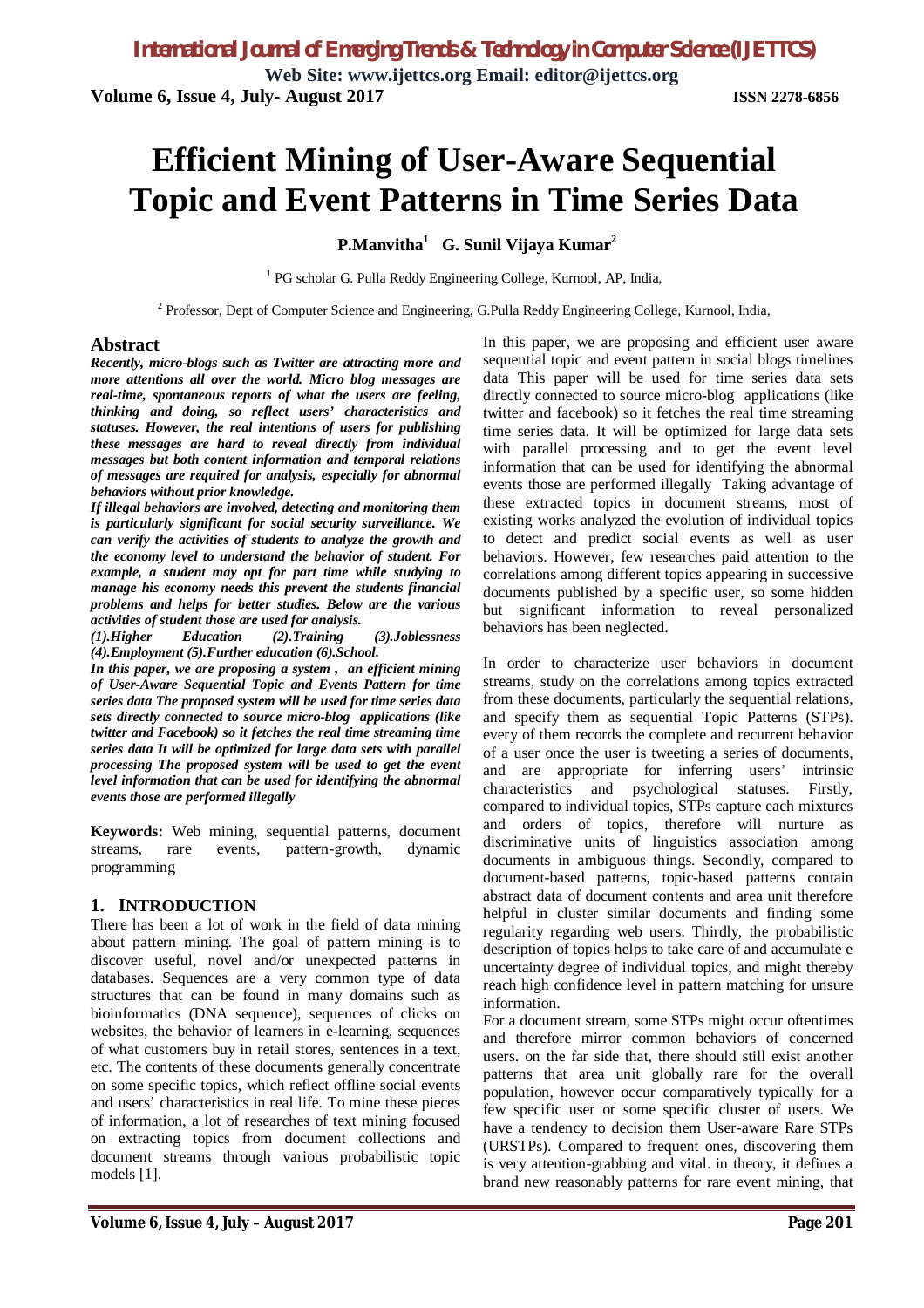**Web Site: www.ijettcs.org Email: editor@ijettcs.org**

#### **Volume 6, Issue 4, July- August 2017 ISSN 2278-6856**

#### is ready to characterize customized and abnormal behaviors for special users. Much, it are often applied in several real-life eventualities of user behavior analysis, as illustrated within the following example.

Context 1- Joblessness/Depressed (Real-time monitoring on abnormal user behaviors). Recently, micro-blogs like Twitter are attracting additional and additional attentions everywhere the globe. Micro-blog messages are period, spontaneous reports of what the users are feeling, thinking and doing, therefore replicate users' characteristics and statuses. However, the important intentions of users for business enterprise these messages are exhausting to reveal directly from individual messages, however each content data and temporal relations of messages are needed for analysis, particularly for abnormal behaviors while not previous data. What's additional, if unlawful behaviors are concerned, detective work and watching them is especially vital for Social Security police investigation. For example, the joblessness may lead for various disappointments which intern lead to frauds or illegal activities. Tweets like shown below will help to track a user's behavior based on his/her messages: [2]

(1).*I realized Joblessness was greatly impacting my moods and it was making me depressed*. (2).*I felt worthless and like I was never going to succeed. What was the point? I stopped even looking at jobs*. (3).*Maybe I can't do anything, maybe I'm generally* 

*stupid, this is going to keep happening to me*

The above shown tweets of STPs happen to be able to mix a series of inter-correlated messages, and might therefore capture such behaviors and associated users. moreover, though some black-market behaviors are rising, and their consecutive rules haven't been express however, we are able to still expose them by URSTPs, as long as they satisfy the properties of each international rarity and native frequentness that may be considered necessary clues for suspicion and can trigger targeted investigations. Therefore, mining URSTPs could be a sensible means that for period of time user behavior observation on the web.

It is price noting that the concepts on top of also are applicable for one more variety of document streams, known as browsed document streams, wherever web users behave as readers of documents rather than authors. during this case, STPs will characterize complete browsing behaviors of readers, thus compared to applied math ways, mining URSTPs will higher discover special interests and browsing habits of web users, and is therefore capable to administer effective and context-aware recommendation for them. While, this paper can target revealed document streams and leave the applications for recommendation to future work.

To solve this innovative and important drawback of mining URSTPs in document streams, several new technical challenges are raised and can be tackled during this paper. Firstly, the input of the task could be a matter stream, thus existing techniques of consecutive pattern mining for

probabilistic databases can not be directly applied to unravel this drawback. A preprocessing part is important and crucial to urge abstract and probabilistic descriptions of documents by topic extraction, then to acknowledge complete and continual activities of web users by session identification. Secondly, visible of the period of time necessities in several applications, each the accuracy and also the potency of mining algorithms are necessary and will be taken into consideration, particularly for the likelihood computation method. Thirdly, completely different from frequent patterns, the user-aware rare pattern involved here could be a new idea and a proper criterion should be outlined, so it will effectively characterize most of customized and abnormal behaviors of web users, and might adapt to completely different application situations. And correspondingly, unsupervised mining algorithms for this type of rare patterns got to be designed in an exceedingly manner completely different from existing frequent pattern mining algorithms.

To sum up, this paper makes the subsequent contributions:

- To the simplest of our information, this can be the primary work that offers formal definitions of STPs likewise as their rarity measures, and puts forward the matter of mining URSTPs in document streams, so as to characterize and observe personalized and abnormal behaviors of web users;
- We propose a framework to pragmatically solve this drawback, and style corresponding algorithms to support it. At first, we have a tendency to offer preprocessing procedures with heuristic strategies for topic extraction and session identification. Then, borrowing the concepts of pattern-growth in unsure surroundings, 2 various algorithms area unit designed to get all the standard atmosphere candidates with support values for every user. that gives a trade-off between accuracy and potency. At last, we have a tendency to gift a user-aware rarity analysis algorithmic rule in keeping with the formally outlined criterion to select out URSTPs and associated users.
- We validate our approach by conducting experiments on each real and artificial datasets.

 The rest of the paper is organized as follows. Section two reviews connected works as well as topic mining and successive pattern mining for settled and unsure databases. In Section three, we have a tendency to offer the key definitions associated with STPs, and formulate the matter of mining URSTPs in document streams. The process framework, preprocessing algorithms and mining algorithms area unit given thoroughly in Section four. Section five shows the experimental results on real Twitter datasets, and leaves the artificial results to Appendix. Section halfdozen concludes the paper and discusses future directions.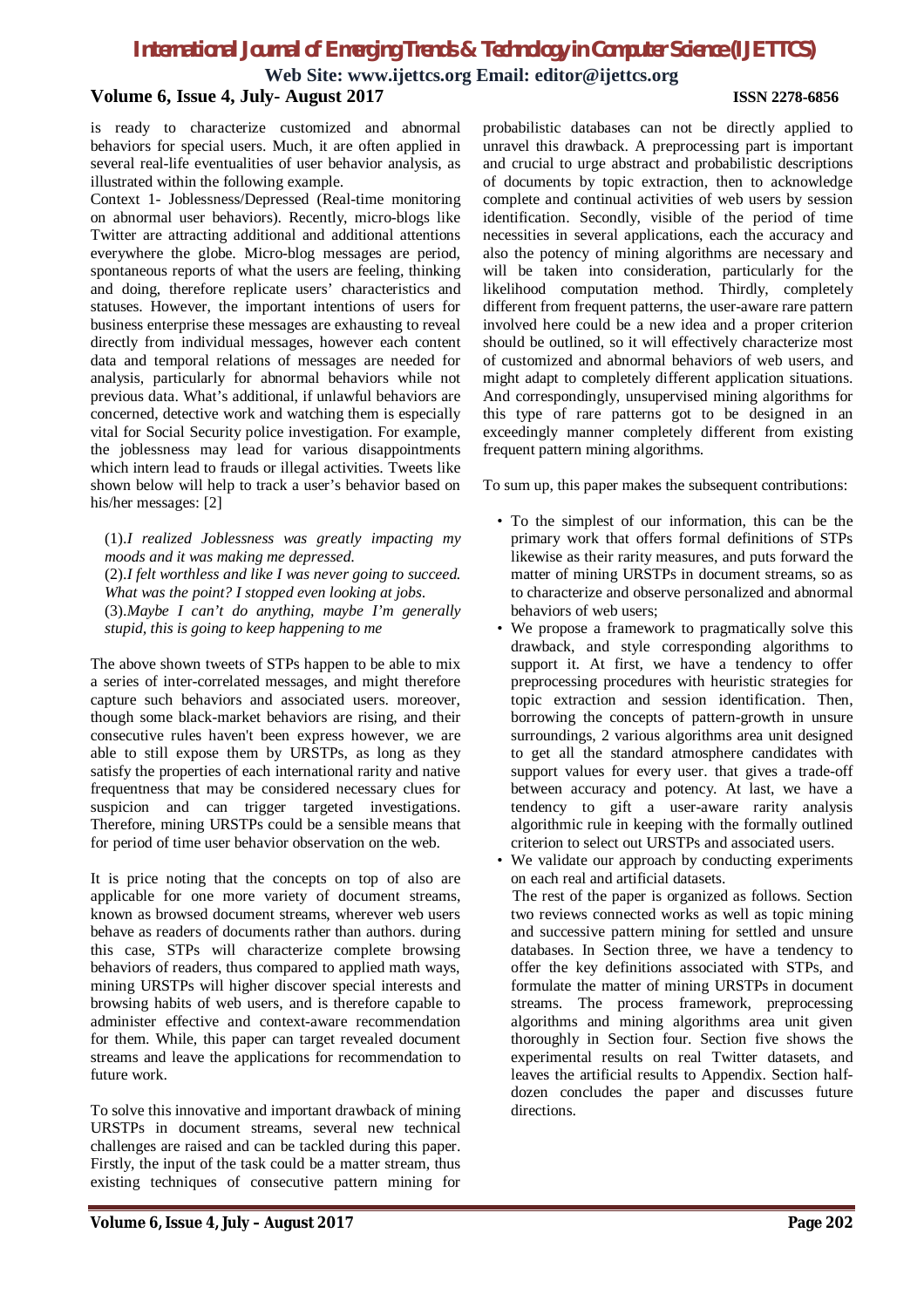**Web Site: www.ijettcs.org Email: editor@ijettcs.org Volume 6, Issue 4, July- August 2017 ISSN 2278-6856**

#### **2. RELATED WORK**

Analytics industry is all concerning getting the "Information" from the data. With the growing quantity of data in recent years, that too largely unstructured, it's tough to get the relevant and desired info. But, technology has developed some powerful strategies which may be accustomed mine through the information and fetch the knowledge that we have a tendency to square measure yearning for. One such technique within the field of text mining is Topic Modeling because the name suggests, it's a method to mechanically establish topics gift during a text object and to derive hidden patterns exhibited by a text corpus.

Topic Modeling is totally different from rule-based text mining approaches that use regular expressions or wordbook primarily based keyword looking out techniques. it's associate unattended approach used for locating and observant the bunch of words (called "topics") in massive clusters of texts. Topics will be outlined as "a repeating pattern of co-occurring terms during a corpus". a good topic model ought to lead to – "health", "doctor", "patient", "hospital" for a topic – healthcare, and "farm", "crops", "wheat" for a topic – "Farming". Topic Models are very helpful for the purpose for document clustering, organizing massive blocks of textual data, info retrieval from unstructured text and have selection. as an example – New York Times are victimization topic models to spice up their user – article recommendation engines. Numerous professionals square measure victimization topic models for recruitment industries wherever they aim to extract latent options of job descriptions and map them to right candidates. they're being employed to prepare massive datasets of emails, client reviews, and user social media profiles. There are many approaches for obtaining topics from a text such as – Term Frequency and Inverse Document Frequency. Non Negative Matrix Factorization techniques. Latent Dirichlet Allocation is the most popular topic modeling technique and in this article, we will discuss the same



**Fig. 1** : Topic Patterns

### **3. PROBLEM DEFINITION**

.

In this section, we give some preliminary notations, define several key concepts related to STPs, and formulate the problem of mining URSTPs to be handled in this paper.[3]

#### **3.1. Definitions**

**Definition 1(Document):** A textual document d in a document collection D consists of a bag of words from a fixed vocabulary  $V = \{w1, w2, \cdots, w|V|\}$ . It can be represented as  $\{c(d, w)\}\text{w}\in V$ , where  $c(d, w)$  denotes the occurrence number of the word w in d.

Given a document collection D and a topic number K, latent topics of these documents can be learnt through probabilistic topic models like LDA [7] and Twitter-LDA [39], and comprise a set T . Each topic is defined as follows.

**Definition 2 (Topic):** A semantically coherent topic z in the text collection D is represented by a probabilistic distribution of words in the given vocabulary V . It is denoted

Pas  $\{p(w|z)\}w\in V$ , which satisfies  $w \in V$   $p(w|z) = 1$ .

In this way, each document can be represented by a probabilistic mixture (proportion) of these K independent topics, which form a structured topic-level document.

**Definition 3 (Topic-Level Document):** Given an original document  $d \in D$  and a topic set T, the corresponding topic-level document tdd is defined as a set of topicprobability pairs, in the form of tdd =  $\{(z, p(z|d))\}z \in T$ . Here, the probabilities are obtained through some topic P model and satisfy z∈T  $p(z|d) = 1$ . The superscript d can be omitted when the original document is not cared. Actually, we can select some representative topics from T to approximately describe the document, which will be discussed in the preprocessing procedure in the next section.

#### **3.2. Sequential Topic Patterns**

On the net, the documents are created and distributed in a very ordered method and so compose varied types of revealed document streams for specific websites. In this paper, we have a tendency to abbreviate them as document streams.

#### **Definition 4 (Document Stream):** A document

Stream is defined as sequence  $DS = \{(d1, u1, t1), (d2, u2,$ t2),  $\cdots$ , (dN, uN, tN)}, where  $d_i(i = 1, \ldots, N)$  is a document published by user  $u_i$  at time  $t_i$  on a specific website, and ti  $\leq$  tj for all  $i \leq j$ .

Usually, one user cannot write two documents simultaneously, so we can assume that at any time point, for any specific user, at most one document is published. Formally, if  $ti = tj$ , then ui 6=uj always hold.

Obviously, each document stream can be transformed into a topic-level document stream of the form  $T DS = \{(td1,$ u1, t1), (td2, u2, t2),  $\cdots$ , (tdN, uN, tN)}, by extracting topics for each document according to Definition 3.

In this paper, we pay attention to the correlations among successive documents published by the same user in a document stream. A kind of fundamental but important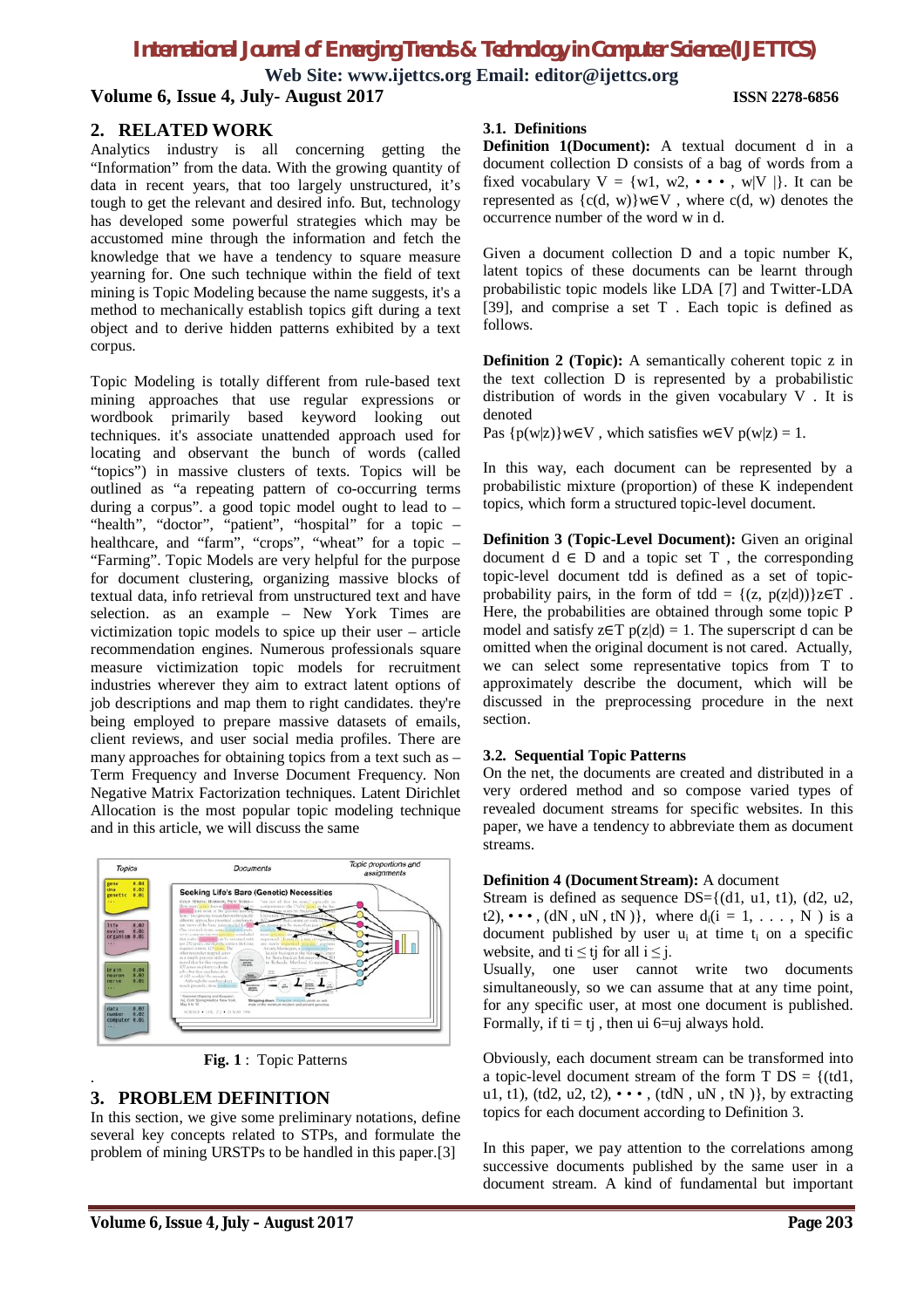**Web Site: www.ijettcs.org Email: editor@ijettcs.org**

#### **Volume 6, Issue 4, July- August 2017 ISSN 2278-6856**

correlations is the sequential relation among topics of these documents, which can be defined by sequential topic patterns, and abbreviated as STPs. They are suitable to characterize users' complete and personalized behaviors when publishing documents in a website.

An important data mining problem is to design algorithm for discovering hidden patterns in sequences. There have been a lot of research on this topic in the field of data mining and various algorithms have been proposed.

One should note that the subsequence s′ is not necessarily contiguous in s, but just the order needs to be retained. In addition, when analyzing the pattern instances in a session, the user component and the time component of documents are irrelevant, so we can omit them in the representation of a session. Two examples of sessions in this form are given in Table 1. For the STP hz1, z3i, it has one instance in s1 with probability  $0.5 \times 0.4 = 0.2$ , and two instances in s2 with probabilities 0.3 and 0.12, respectively.

**Table 1:** Examples of Sessions in Topic-level Document Streams

| ID   | <b>Sequences</b>                                                         |
|------|--------------------------------------------------------------------------|
| Seq1 | $\langle \{a,b\}, \{c\}, \{f\}, \{g\}, \{e\} \rangle$                    |
| Seq2 | $\langle \{a,d\}, \{c\}, \{b\}, \{a,b,e,f\} \rangle$                     |
| Seq3 | $\langle \{a\}, \{b\}, \{f\}, \{e\} \rangle$                             |
| Seq4 | $\langle \{\mathbf{b}\}, \{\mathbf{f}, \mathbf{g}, \mathbf{h}\} \rangle$ |

We can see that in a specific session, there may be multiple pattern instances for an STP, each with a respective occurrence probability. These instances may be not independent with each other, as some common topics extracted from common documents are involved. Therefore, the probability that an STP  $\alpha$  occurs in s, denoted as P r( $\alpha \subseteq s$ ), cannot be obtained by simply adding up the probability of each pat-tern instance. For example, the probability P r(hz1, z3i  $\equiv$  s2) is not  $0.3 + 0.12 = 0.42$ , but should be calculated as  $0.6 \times (0.5 + (1 - 0.5) \times 0.2)$ 0.36. The idea of dynamic programming can be utilized here, which will be presented in the next section.

#### **3.3. User-Aware Rare Sequential Topic Patterns**

Most of existing works on sequential pattern mining focused on frequent patterns, but for STPs, many infrequent ones are also interesting and should be discovered. Specifically, when Internet users' publish documents, the personalized behaviors characterized by STPs are generally not globally frequent but even rare, since they expose special and abnormal motivations of individual authors, as well as particular events having occurred to them in real life. Therefore, the STPs we would like to mine for user behavior analysis on the Internet should be distinguishing features of involved users, and thus satisfy the following two conditions:

1) They should be globally rare for all sessions involving all users of a document stream;

2) They should be locally and relatively frequent for the sessions associated with a specific user.

Next, we will formally specify this kind of STPs step by step, starting with the classical concept of support to describe the frequency. For deterministic sequential pattern mining, the support of a pattern  $\alpha$  is defined as the number or pro-portion of the sequences containing α in the target database, but inapplicable for uncertain sequences like topic-level document streams. Instead, the expected support is appropriate to measure the frequency on uncertain sequences, and can be computed by summing up the occurrence probabilities of  $\alpha$  in all sequences. In other words, it expresses the expected number of sequences containing α. To measure the frequency of STPs, we modify it a little to record the proportion of sessions where  $\alpha$  occurs also in terms of expectation, via dividing the summation by the number of sessions. That is necessary because the session number here is no longer a constant when we consider both the global frequency and the local frequency of  $\alpha$  for different users. For simplicity, this measure is still denoted as support instead of expected support in this paper.

**Definition 6 (Support of STP):** Given a session set  $S =$ {s1, s2, •••, s|S|} as the database and an n-STP  $\alpha$  = hz1,  $z_2$ ,  $\cdots$ , zni, the support of  $\alpha$  in S is defined as

$$
supp(\alpha, S) \cong \frac{\sum_{i=1}^{|S|} Pr(\alpha \sqsubseteq s_i)}{|S|} \tag{1}
$$

If the document stream is fixed with no ambiguity, the second parameter T DS can be omitted from the notations.

Since the lengths of significant STPs are unknown, we have to consider all the possible STPs with different lengths and compute their support values. Notice that for an n-STP, the probability of each instance is the product of n probability values (decimals), and its support can be approximately thought as a combination (summation) of these products, so longer STPs tend to have lower support values. In order to fairly compare among the supports of STPs with different lengths, we should normalize their values to the same order of magnitude, i.e., a single probability value, by correspondingly taking the n-<sup>th</sup> root. That will reduce the impact of pattern lengths in the later comparison and unified computation. To this end, we further define scaled support as follows.

**Definition 7 (Scaled Support of STP):** Given the support supp( $\alpha$ , S) for an n-STP  $\alpha$ , the scaled support scsupp( $\alpha$ , S) is defined as the n-th root of the support value. Formally,

scsupp $(\alpha, S)$  =b supp $(\alpha, S)$  N (2)

This formula is applicable not only for the general definition on a session set, but also for the global and local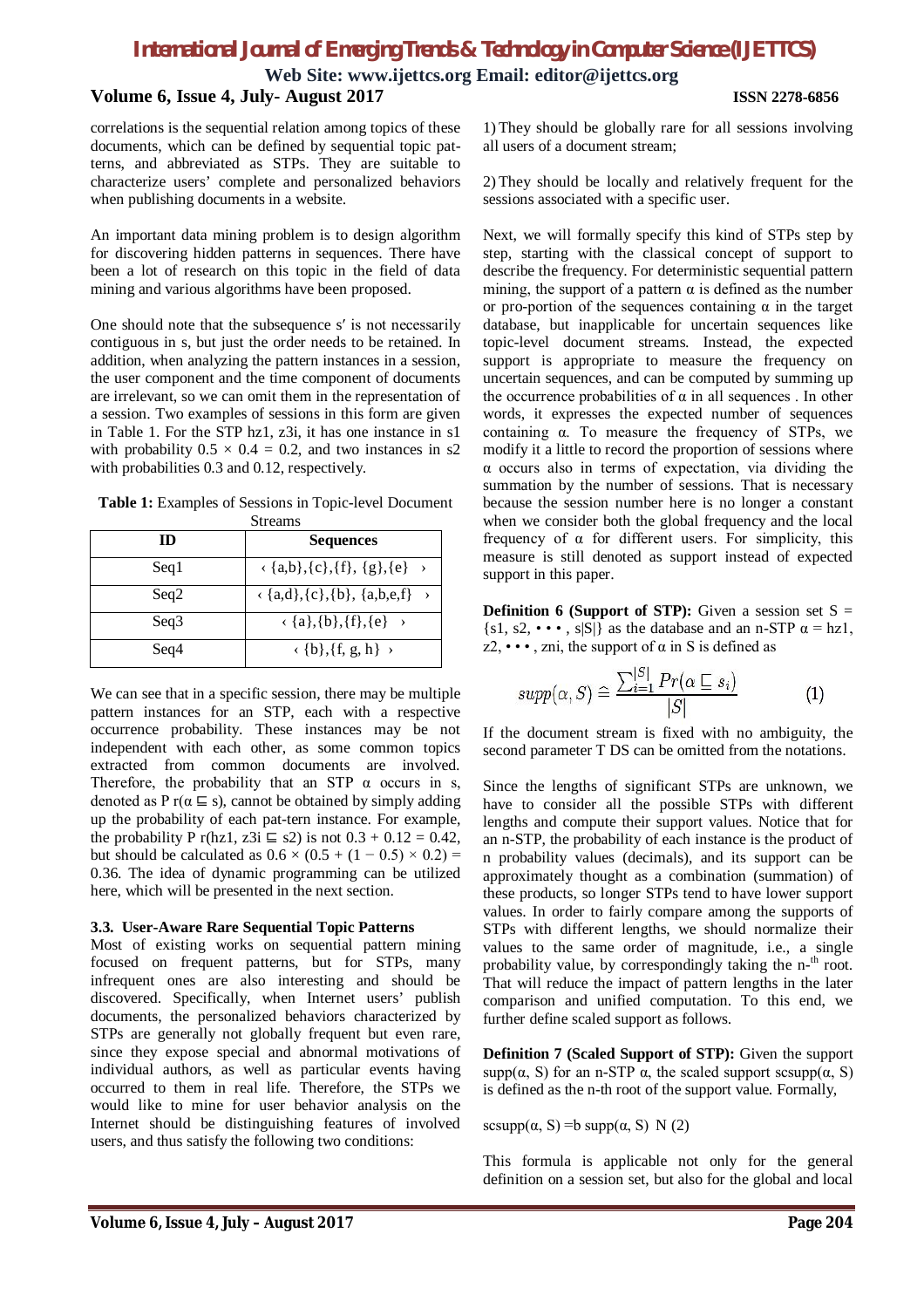**Web Site: www.ijettcs.org Email: editor@ijettcs.org**

#### **Volume 6, Issue 4, July- August 2017 ISSN 2278-6856**

variants on a (possibly defaulted) document stream, such as

$$
scsupp(\alpha)|* \text{ and } scsupp(\alpha)|u. \tag{3}
$$

Based on the scaled support, we can evaluate these STPs in terms of their abilities in characterizing personalized and abnormal behaviors of Internet users, and pick out some significant and representative ones. Firstly, each selected STP should be linked to a specific user, so can be called a user-aware STP. Secondly, it should reflect the particularity on frequency, not only at user level but also at pattern level. According to these ideas, we define two new measures,

$$
\beta \in \Phi
$$
  
RR( $\alpha$ )|u = b AR( $\alpha$ )|u - U (4)

where Φu is the set containing all the discovered STPs for the user u, i.e., for all  $\beta \in \Phi$ u, supp $(\beta)|u \rangle > 0$  holds. Compared to where the average value is taken among all STPs for any user, this measure is fully user-specific and thus more accurate to reflect the particularity of the STP with respect to the user.

Now, we can define the core concept of this paper, useraware rare STPs, abbreviated as URSTPs.

**Definition 8 (User-Aware Rare STP).** Given a topic-level document stream T DS, a scaled support threshold hss, and a relative rarity threshold hrr, an STP  $\alpha$  is called a Useraware Rare STP (URSTP) if and only if both scsupp $(\alpha) \leq$ hss and  $RR(\alpha)|u \geq hrr$  hold for some user u.

Here, the first condition indicates the global rareness of  $\alpha$ , and the second one assures its relatively high frequency for the specific user u. That is consistent with the requirement of our mining task proposed at the beginning of this subsection. Based on these definitions, the problem of mining URSTPs in this paper can be formulated as follows:

Given a (published) document stream on the Internet, discover all URSTPs and associated users, which character-ize users' personalized and abnormal behaviors.

### **4. MINING URSTP**

In this section, we propose a novel approach to mining URSTPs in document streams. The main processing framework for the task is shown in Fig. 2. It consists of three phases. At first, textual documents are crawled from some micro-blog sites or forums, and constitute a document stream as the input of our approach. Then, as preprocessing procedures, the original stream is transformed to a topiclevel document stream and then divided into many sessions to identify complete user behaviors. Finally and most importantly, we discover all the STP candidates in the document stream for all users, and further pick out significant URSTPs associated to specific users by useraware rarity analysis.[4]

In order to fulfill this task, we design a group of algorithms. To unify the notations, many variables are denoted and stored in the key-value form. For example, User Session represents the set of user-session pairs, and each of its elements is denoted as hu : Sui, in which the user u is the key of the map and its value Su is a set containing all the sessions associated with u. All the structures of such sets and simple description of topics are summarized in Table 2.

The workflow of our approach is presented in Fig. 2, and Algorithm 1 gives the pseudo-code of the main procedure. The input includes an original document stream  $DS = h(d1)$ , u1, t1), (d2, u2, t2),  $\cdots$ , (dN, uN, tN) i, a scaled support threshold hss and a relative rarity threshold hrr. As discussed later, there are still some thresholds used in preprocessing procedures, but since preprocessing strategies will be chosen with some common rules according to the characteristics of the input stream, we think preprocessing as a separate and independent module, and thus do not regard the thresholds defined there as the input parameters of the whole mining problem.

#### **Algorithm 1. Main(DS, hss, hrr)**

- 1: User Session ← Preprocess(DS);
- 2: U ser ST P ← Ø:

3: for all (u : Su)∈User\_Session do

- 4: Start a new thread;
- 5: ST P Suppu ← UpsSTP $(\emptyset, Su, \emptyset, Su)$ ;

6: User\_ST P ← User\_ST P ∪  ${(u : ST P_Suppu)}$ ; 7: User\_U RST P ←EfficientURSTPMiner(User ST P, User\_Session,hss, hrr ); 8: return U ser U RST P ;

After preprocessing, we obtain a set of user-session pairs. For each of them with a specific user u, a new thread is started and a pattern-growth based subprocedureUpsSTP is recursively invoked to find all the STP candidates for u, paired with their support values, and add the combined user-STP pair to the set User STP . These threads can be executed in parallel relying on the hardware environment. When all of them finish, another subprocedure Efficient URSTP Miner will be called to make user-aware rarity analysis for these STPs together and get the output set User URSTP , which contains all the pairs of users and their corresponding URSTPs with values of relative rarity. Next, we will present the preprocessing procedures and the mining algorithms in detail.

# **4.1. Data Preprocessing**

#### **4.1.1. Topic Extraction**

Twitter topics are extracted using Twitter R packages as explained below.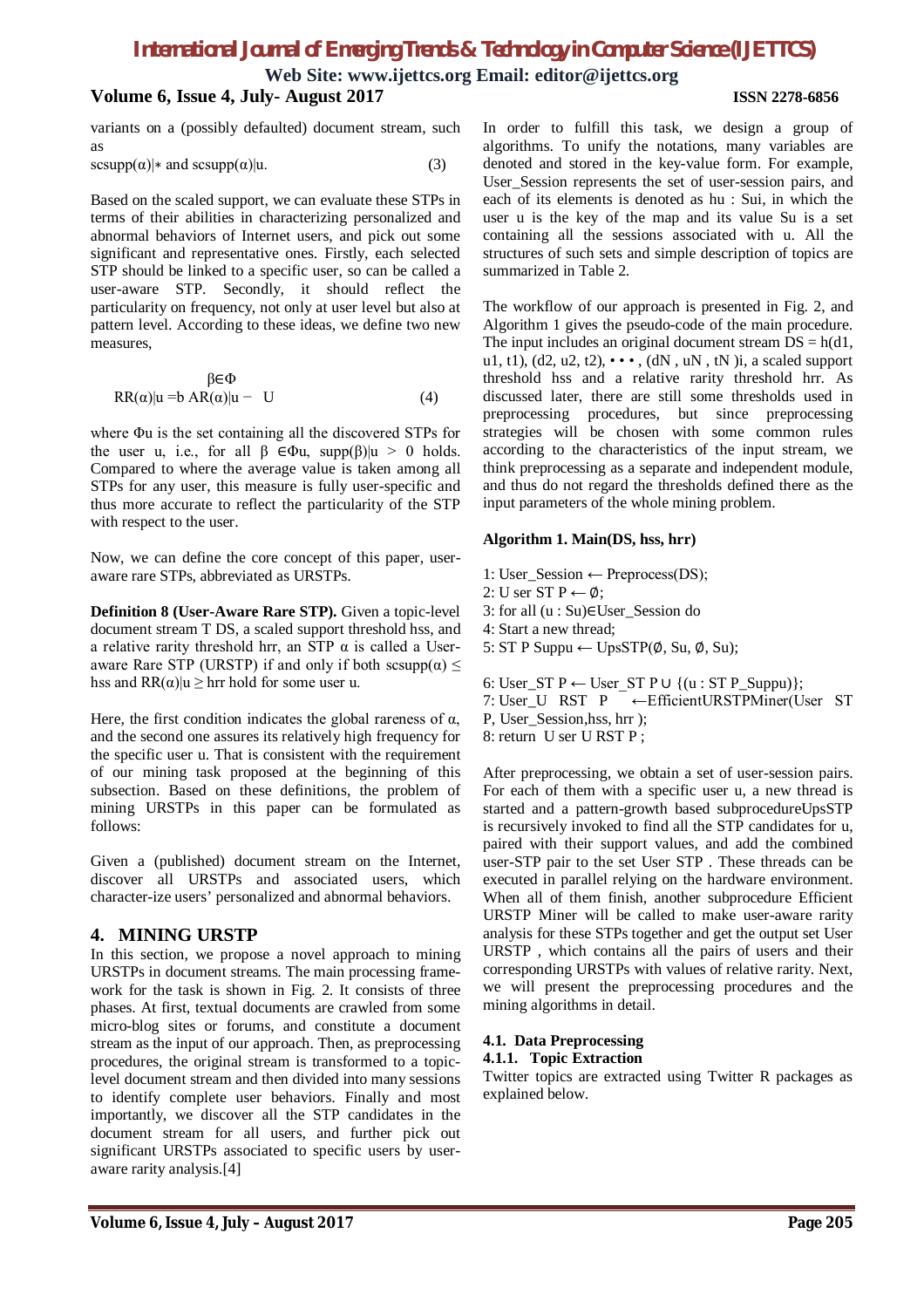**Web Site: www.ijettcs.org Email: editor@ijettcs.org Volume 6, Issue 4, July- August 2017 ISSN 2278-6856**



**Figure 2:** Data Preprocessing

The Twitter Streaming API, one of 3 such APIs (search, streaming, "firehose"), gives developers (and data scientists!) access to multiple types of streams (public, user, site), with the difference that the streaming API collects data in real-time (as opposed to the search API, which retrieves past tweets).

#### **Algorithm 2. Partition(T DSu, hts)**

```
1: j, k \leftarrow 1;
2: for i = 1 to N do
3: if ti − ti-1 >hti then
4: sj ← h(tdk, u, tk), • • • , (tdi−1, u, ti−1)i;
5: j \leftarrow j + 1;6: k \leftarrow i;7: si \leftarrow h(tdk, u, tk), \cdots, (tdN, u, tN)i;
8: m \leftarrow j;
9: return Su = \{s1, s2, \cdots, sm\};
```
Intuitively, the primary heuristic with unfixed durations is a lot of appropriate for our drawback than the other. Additionally, these two heuristics don't need further data from the texts of documents, and presume that the behaviors of all users manifested in an exceedingly document stream adjust to a unified time-oriented rule, therefore neglect completely different business characteristics of users. on the far side that, some web-sites enable users to make hyperlinks among revealed documents, therefore during this case, it's attainable to seek out a lot of correct and user-specific partitions if users very manufacture these links to point complete behaviors, however this policy is restricted by the perform of the web site and therefore the business habits of users. Therefore, for a selected document stream, we want to decide on associate degree acceptable partition algorithmic rule to form a possible and relatively correct session identification.[5]

#### **4.2. STP Candidate Discovery by Pattern-Growth**

The sub procedure of STP candidate discovery is executed in parallel for each user. It aims to find all STPs occurring in the document stream associated with a specific user, paired with the (expected) support values of these STPs. According to Equation 1, the key step is to compute P  $r(\alpha)$  $\equiv$ si), which is the probability that an STP  $\alpha$  occurs in a session si belonging to the user. In this subsection, we at first present a DP-based algorithm to derive all STPs for the user and exactly compute the support values of them. Then, in order to improve the efficiency of our approach, we also give an approximation algorithm to estimate the support values for all STPs. Both algorithms are designed in the manner of pattern-growth.

#### **4.3. User-Aware Rarity Analysis**

After all the STP candidates for all users are discovered, we will make the user-aware rarity analysis to pick out URSTPs, which imply personalized, abnormal, and thus significant behaviors. That is implemented by the sub procedure Efficient URSTP Miner shown in Algorithm 2.

It transforms the set of user-STP pairs into a set of user-URSTP pairs, with the set of user-session pairs and two thresholds, the scaled support threshold hss and the relative rarity threshold hrr, as input parameters. At first, we get the set \_ containing all the derived STPs for all users (line 2), and for each of them (denoted as \_), compute the global support supp\_ as a weighted average of its local support for each user (lines 5-9), and normalize it to a scaled value scsupp\_ according to Equation 2 (line 10).

#### **Algorithm 3**

EfficientURSTPMiner(User\_STP,User\_Session,  $h_{ss}$ ,  $h_{rr}$ )

- 1: User URSTP,  $\Phi' \leftarrow \varnothing$ : 2: get the whole pattern set  $\Phi$  from  $User\_STP$ ;
- $\mathcal{R}$ get the number of sessions |S| from User\_Sess;
- $4:$ for all  $\alpha \in \Phi$  do
- $supp_{\alpha} \leftarrow 0;$  $5<sub>2</sub>$
- for all  $\langle u : STP_u \rangle \in User\_STP$  do 6:
- $7<sub>i</sub>$ find  $\langle u, S_u \rangle \in User\_Sess;$
- if there exists  $\langle \alpha : p \rangle \in STP_u$  then 8:
- $Q<sub>2</sub>$  $supp_{\alpha} \leftarrow supp_{\alpha} + p \times |S_u|/|S|;$
- $scsupp_{\alpha} \leftarrow \exists \sqrt{supp_{\alpha}};$  $10<sub>i</sub>$
- if  $scsupp_{\alpha} \leq h_{ss}$  then<br>  $\Phi' \leftarrow \Phi' \cup \{\alpha\};$  $11:$
- $12.$
- 13: for all  $\langle u : STP_u \rangle \in User\_STP$  do
- $14:$  $STP\_RR_u \leftarrow \varnothing;$
- $\Phi_u \leftarrow \{ u \mid \exists p. \langle u : p \rangle \in STP_u \};$ <br>  $avgAR \leftarrow 0;$ 15: 16:
- $17:$
- for all  $\alpha \in \Phi_u$  do
- $AR_{\alpha} \leftarrow \exists \sqrt[p]{p} sesupp_{\alpha};$ 18:  $avgAR \leftarrow avgAR + AR_{\alpha}/|\Phi_u|$ ;  $19<sub>1</sub>$
- for all  $\alpha \in \Phi' \cap \Phi_u$  do  $20<sub>1</sub>$
- $21:$  $RR_{\alpha} \leftarrow AR_{\alpha} - avgAR_{i}$
- $22:$
- if  $RR_{\alpha} \geq h_{rr}$  then<br>  $STP\_RR_u \leftarrow STP\_RR_u \cup \{(\alpha : RR_{\alpha})\};$ 23:
- User\_URSTP  $\leftarrow$  User\_URSTP  $\cup$  { $\{u : STP \, RR_u\};$  $24:$
- 25: return User\_URSTP;

If the STP is globally rare checked by the threshold hss, it will berecorded in a set  $\_\_$  (lines 11-12). After that, for eachuser u, we calculate firstly the absolute rarity AR\_ for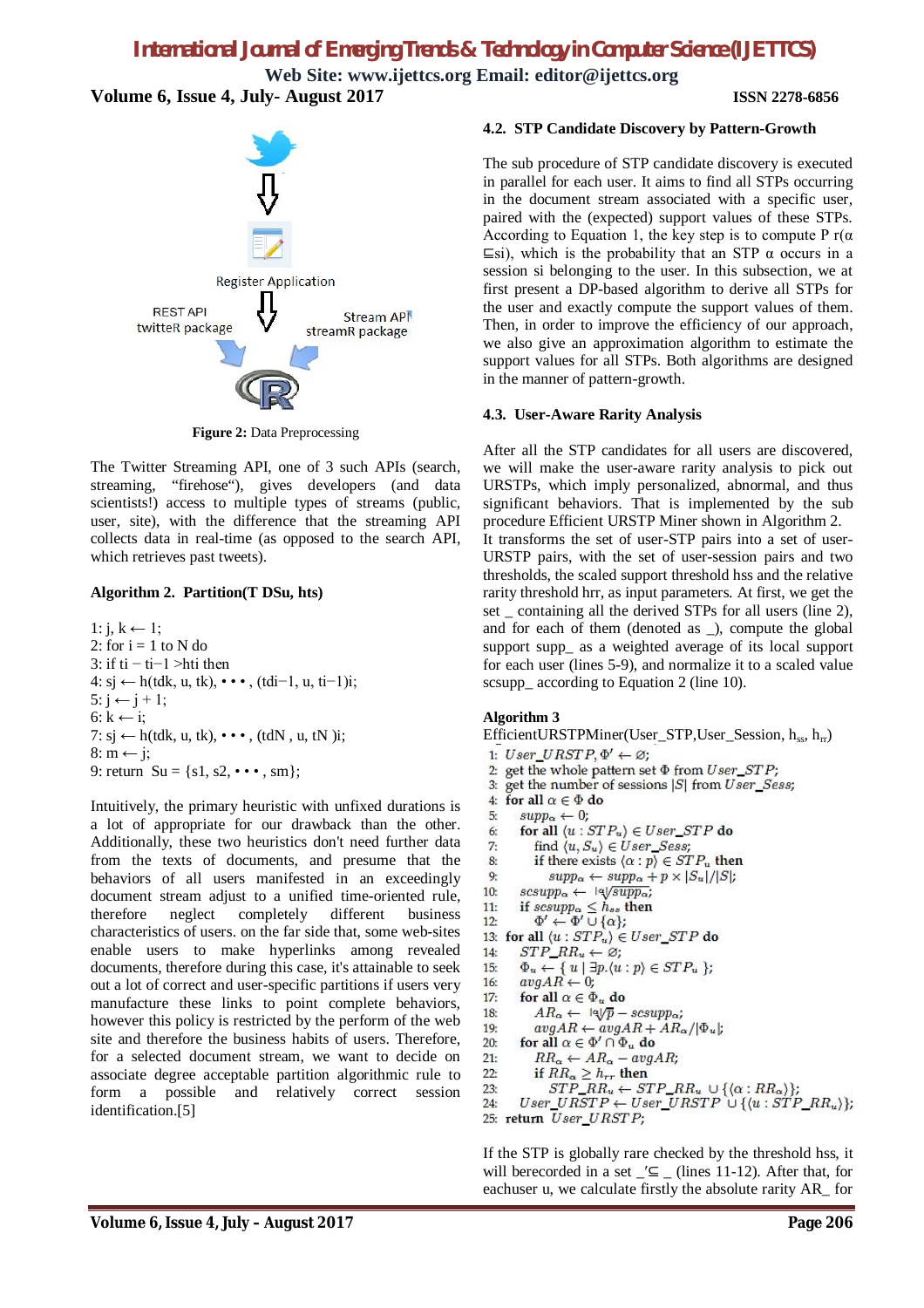**Web Site: www.ijettcs.org Email: editor@ijettcs.org**

#### **Volume 6, Issue 4, July- August 2017 ISSN 2278-6856**

all of her STPs according to Equation 3 as well as the average value for the user (lines 15-19), and then the relative rarity RR\_ for those STPs globally rare and found for u accordingto Equation 4 (lines 20-21). Next, the locally frequent STPs are selected by the threshold hrr, each of which forms an STP-RR pair for u (lines 22-23). At last, the set of these pairs together with the key value u is added to the set of user-URSTP pairs (line 24), which will be returned when all the users have been handled (line 25).

#### **5. EXPERIMENTS**

Since the problem of mining URSTPs in document streams proposed during this paper is innovative, there are not any different complete and comparable approaches for this task because the baseline, however the effectiveness of our approach in discovering customized and abnormal behaviors, particularly the reasonability of the URSTP definition, has to be much valid. During this section, we have a tendency to conduct attention-grabbing and informative experiments on message streams in Twitter datasets, to indicate that the majority of users discovered by our approach are literally special in reality, and also the mined URSTPs will so capture customized and abnormal behaviors of web users in a visible means.

In addition, we have a tendency to additionally valuate the potency of the approach on artificial datasets, and compare the two various subprocedures of STP candidate discovery to demonstrate the trade-off between accuracy and potency. As these results don't serve directly for the realworld mining task, they're left to the Appendix.

#### **5.1. Experimental Setup**

We got the random data from 15,000 users and 9,20,121 tweets which contains various sequence patterns as shown below

> "employment.tweets" "joblessness.tweets" "training.tweets" "highereducation.tweets" "furthereducation.tweets" "school.tweets"

In the preprocessing phase, we use a public package of the Twitter-LDA model in Github developed by the SMU Text Mining Group, with the topic number  $K = 16$  and  $K =$ 13, respectively for the two datasets. In this model, each tweet is assumed to talk about only one topic, so each derived topic-level document just contains a single topic with probability 1. Although later computations are still feasible, the uncertainty degree is totally lost. We re-cover it by recording the topic values of each tweet at 10 iteration points after the burn-in period (900 iterations), and computing the proportion of them to get probabilistic topics. We find 45% of tweets involve a unique topic, and others follow biased distributions. That implies convergence and coincides with the characteristics of short tweets. Then, the Topic Probability Threshold with value 0.25 is adopted to select representative topics, and sessions

are identified through the Time Interval Heuristics with the threshold set to 5 hours.

Afterwards, STP candidates for all users are discovered by calling the sub procedure Ups STP with five parallel threads. Here, we restrict the STP length in between 2 and 4, as longer STPs are generally insignificant and hard to interpret. Then, we apply Efficient URSTP Miner on these STPs to mine user-aware rare ones. Notice that our target is to find special and abnormal behaviors of Internet users, which are intuitively in minority for the general population, so the effectiveness of our approach should be reflected by the quality of those URSTPs with topmost values of the relative rarity, as well as their associated users. To this end, we set hss  $= 0.03$  and hrr  $= 0.29$  to get relatively strong conditions, and evaluate on a small but representative result set.

In addition, we also use the approximation algorithm UpsSTP- to replace UpsSTP, and carry out the two steps of mining for comparison. Very similar results of URSTPs are obtained and omitted here due to the page limit.

All the experiments were conducted on a desktop with Intel(R) 3GHz i5 CPU and 8GB RAM. The algorithms are implemented in R scripting, and run in command line R studio in Windows7.

#### **5.2. Quality of Mined URSTPs**

Besides the users associated to mined URSTPs, the quality of these patterns themselves also needs to be validated. They can reveal those special and abnormal behaviors on the Internet concretely, and should be self-interpretable and consistent with tweet contents. Similar as above, we mainly pay attention to the topmost URSTPs in terms of relative rarity. Specifically, for each mined URSTP, we firstly examine top words of involved topics from the topic model, summarize a rough description of each topic, and see whether an abstract and reasonable understanding can be obtained by integrating the meanings of ordered topics in the pattern. Afterwards, we check the profile of the user associated to the URSTP and the original tweets published by the user, to form a concrete understanding of their behaviors, and determine whether it is consistent with the abstract understanding above.[6]

**Table 2:** Top Words and Simple Description of Topics.

| Topic           | Top Words                                                                                                          | Descriptio<br>n |
|-----------------|--------------------------------------------------------------------------------------------------------------------|-----------------|
| TP <sub>1</sub> | New class sessions start this<br>week at @Training Buddies in<br>Livonia                                           | Study           |
| TP <sub>2</sub> | Saturday Football and support<br>the children who never get<br>picked @training<br>today<br>#dropped and follow us | Joblessne<br>SS |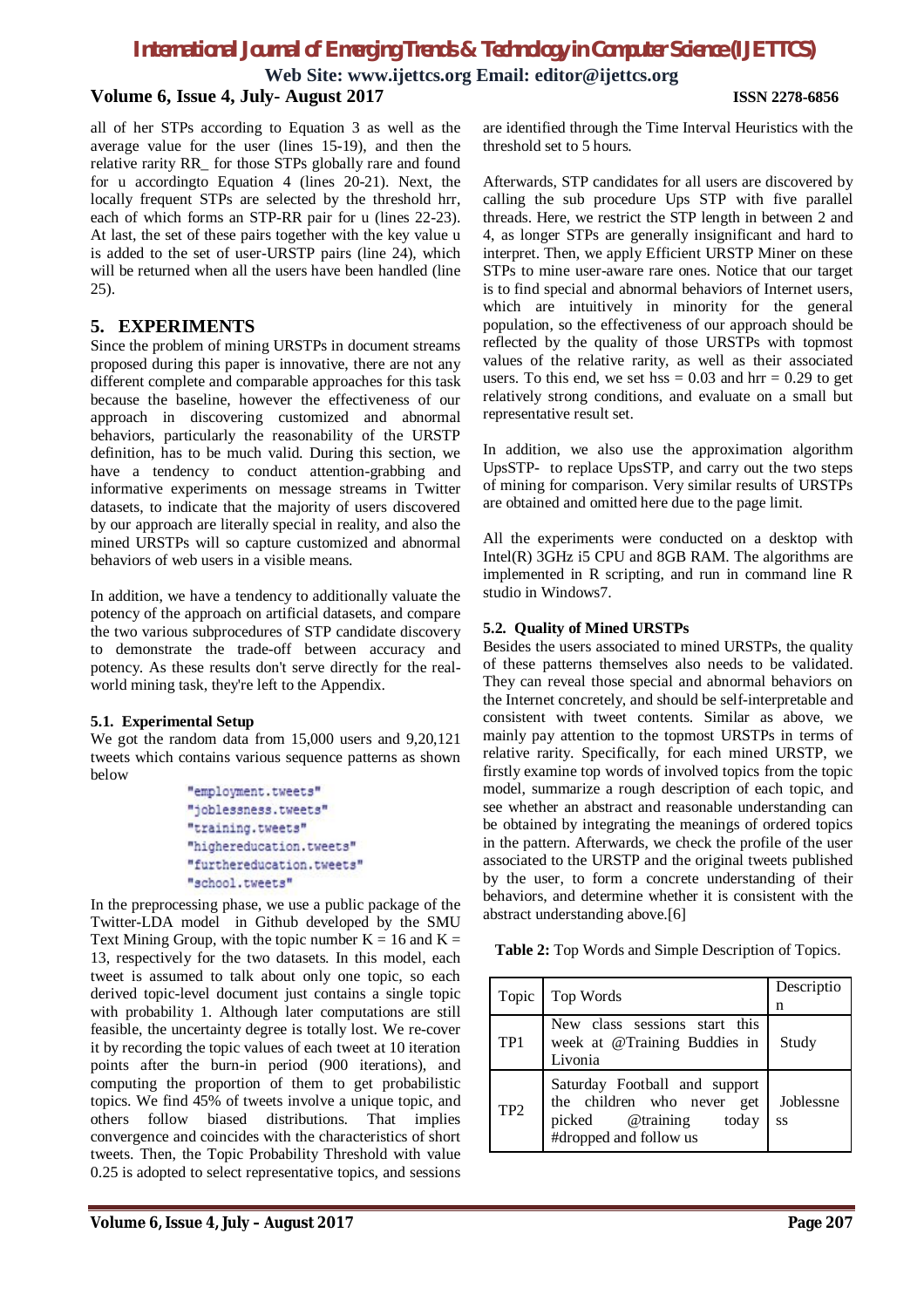**Web Site: www.ijettcs.org Email: editor@ijettcs.org**

### **Volume 6, Issue 4, July- August 2017 ISSN 2278-6856**

| TP3             | @seahawksPR @training camp<br>this<br>close<br>tΩ<br>@DangeRussWilson bout to get<br>an autograph when he sees my<br>phone cover oops                                         | School              |
|-----------------|-------------------------------------------------------------------------------------------------------------------------------------------------------------------------------|---------------------|
| TP <sub>4</sub> | What's \"secret sauce\" of this<br>small college's success?<br>@highereducation                                                                                               | higheredu<br>cation |
| TP <sub>5</sub> | If you not talking bout work<br>@school don't even talk to me<br>don't got time to be playing<br>!!<br>games with irrelevant people                                           | School              |
| TP <sub>6</sub> | Well<br>done<br>@school<br>of<br>environment @uniofbrighton.<br>We did a good job of making our<br>curriculum future proof                                                    | school              |
| TP7             | Great things happening this<br>morning Palm Lane Elem.<br>@CartwrightSD W/The Mission<br>Continues volunteers @school<br>statf                                                | school              |
| TP8             | @SCHOOL @TEACHERS<br>@SUBJECTS PLEASE<br><b>BE</b><br>GOOD TO ME TOMORROW,<br>WHAT I'LL<br><b>IDK</b><br>DO<br>IF<br><b>OR</b><br>SOMETHING<br><b>BAD</b><br>ANNOYING HAPPEN. | school              |
| TP9             | @zenyonces @school hopefully<br>it does, i'm starting to become<br>less scared of high school but<br>still, i'm scared af.                                                    | school              |

Intuitive examples for this process from the two datasets are demonstrated here. Table 2 shows a part of top-10 URSTPs in the respective datasets, their associated users, scaled supports and relative rarities, and lists some top words as well as simple descriptions of involved topics. From the results of the general dataset, we can infer some personalized characteristics and abnormal missions of Twitter users. For the first two users who are verified, HumpDestiny is studying school but he badly needs to go out to watch movie; while kiera\_battle is happy with school studies and willing to attend classes without fail.. As to ordinary users, SE0KJ1NN13 is likely to say bye because he is tired of schooling decided not to go to school again.

To make quantitative analysis, 10 volunteer students are divided into two groups, rating for the 30 topmost URSTPs respectively on their self-interpretability and consistency, with the values between 1 (worst) and 5 (best). The average scores of URSTPs for different top positions from the two datasets ("−g" and "−s" respectively) are recorded. The results indicate our approach can indeed capture personalized behaviors of Internet users and express them in an understandable way, especially for those topmost results. In addition, the patterns from the general dataset are easier to understand, but once interpreted, the results from the sports-related dataset are more consistent with tweet contents. The reason may be that domain knowledge

is required to understand patterns in specialized datasets, whereas meaningful patterns there tend to coincide specialized but not diversified behaviors of Internet users.

#### **Synthetic Experimental Results:**

As the commencement, we have a tendency to imagine some users and make some sessions for each of them. every session may be a sequence of item sets directly obtained from the generator, wherever every itemset will be thought to be a document and every item represents a subject. These topics area unit divided into 2 varieties, common topics and special topics. For eightieth of users, we have a tendency to solely assign common topics, whereas for the opposite 2 hundredth, each styles of topics area unit concerned, and every special topic is simply for one user. These special topics lead to globally rare, however domestically frequent STPs, which may be observed manually and function the bottom truth of URSTPs to be strip-mined by our approach. Then, we have a tendency to assign a chance to every topic occurring within the dataset following a standardized distribution over (0, 1), and normalize these values to ensure that the summation for every document is a smaller amount than one, controlled by a dummy topic in every document. The obtained sets of element-level probabilistic sequences change to the topic-level document stream outlined during this paper. Notice that the stream has already been divided into sessions, therefore the preprocessing section isn't needed here, and also the take a look at can so target the mining algorithms.

Initially, the user variety is about to fifty, the quantity of sessions for every user is picked from a statistical distribution with the mean  $m<sup>-</sup> = a$  hundred, the scale of every session (length of sequences) is additionally drawn from a statistical distribution with the mean  $q^-$  = five. All the reportable results area unit averaged on 5 runs for every such as configuration explained by the usage of the most pattern instance chance rather than the precise pattern incidence chance, that ends up in larger variations among STPs' support values, at each user level and pattern level.



**Figure 3**: Sequence index plot: Visualization Of Individual Sequences of employment, higher education, school, further education, joblessness, training.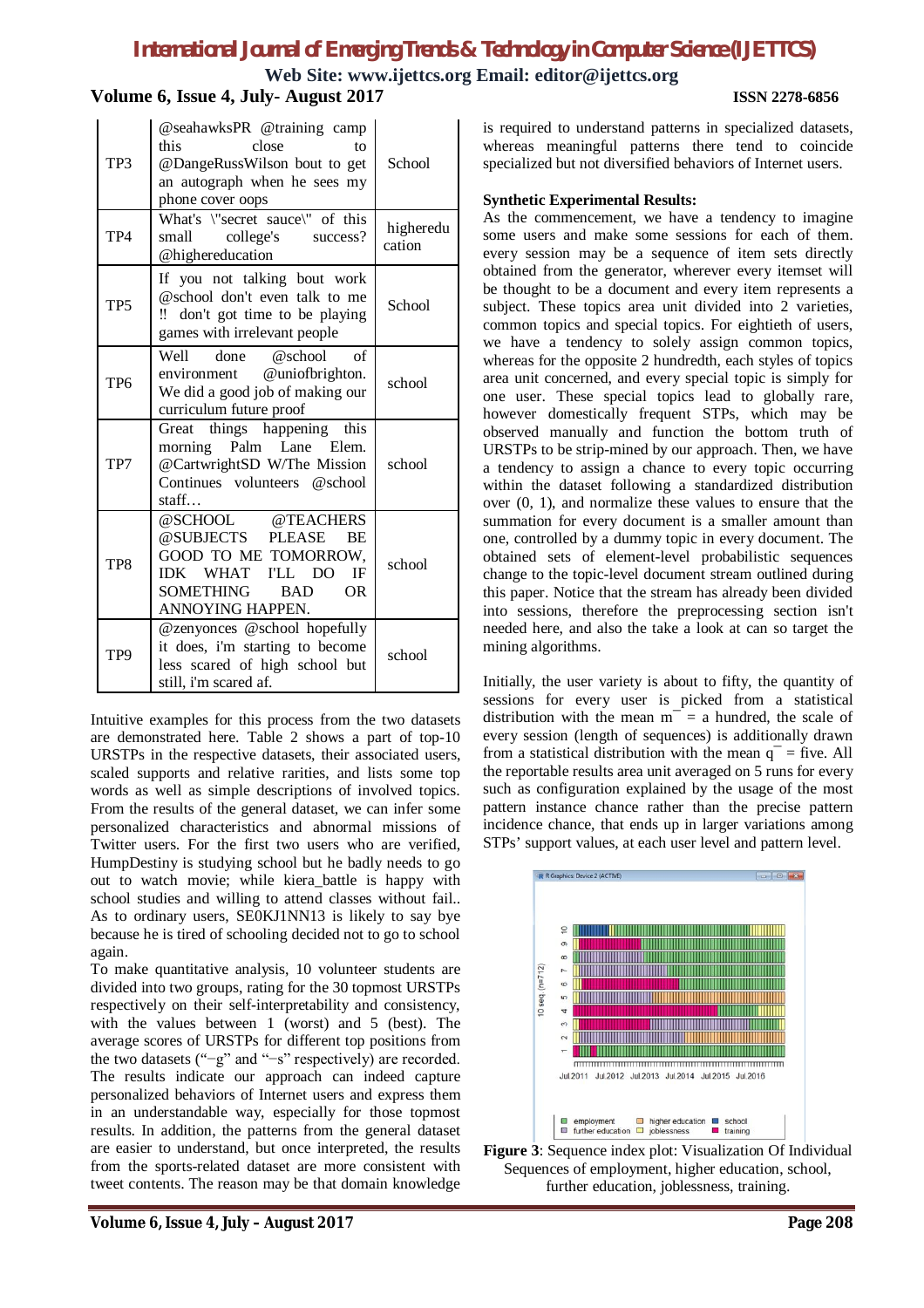**Web Site: www.ijettcs.org Email: editor@ijettcs.org Volume 6, Issue 4, July- August 2017 ISSN 2278-6856**

R R Graphics: Device 2 (ACTIVE)  $\begin{array}{|c|c|c|c|c|}\hline \rule{0pt}{1ex} & \rule{0pt}{1ex} \rule{0pt}{1ex} \rule{0pt}{1ex} \rule{0pt}{1ex} \rule{0pt}{1ex} \rule{0pt}{1ex} \rule{0pt}{1ex} \rule{0pt}{1ex} \rule{0pt}{1ex} \rule{0pt}{1ex} \rule{0pt}{1ex} \rule{0pt}{1ex} \rule{0pt}{1ex} \rule{0pt}{1ex} \rule{0pt}{1ex} \rule{0pt}{1ex} \rule{0pt}{1ex} \rule{0pt}{1ex} \rule{0pt}{1ex} \rule{0pt}{1ex} \rule{0pt}{1ex} \rule$ 695 589  $712$  seq. (n= $712$ ), sorted 483 377 271 165  $\overline{71}$ Jul.2011 Jul.2012 Jul.2013 Jul.2014 Jul.2015 Jul.2016  $\Box$  higher education  $\Box$  school

**Figure 4:** Sequence index plot: Visualization Of Individual training Sequences change with timestamp of employment, higher education, school, further education, joblessness, training.







**Figure 6**: The Sequence Of State Distributions of employment, higher education, school, further education, joblessness, training.



**Figure 7:** Computation of sequence turbulence for employment, higher education, school, further education, joblessness, training.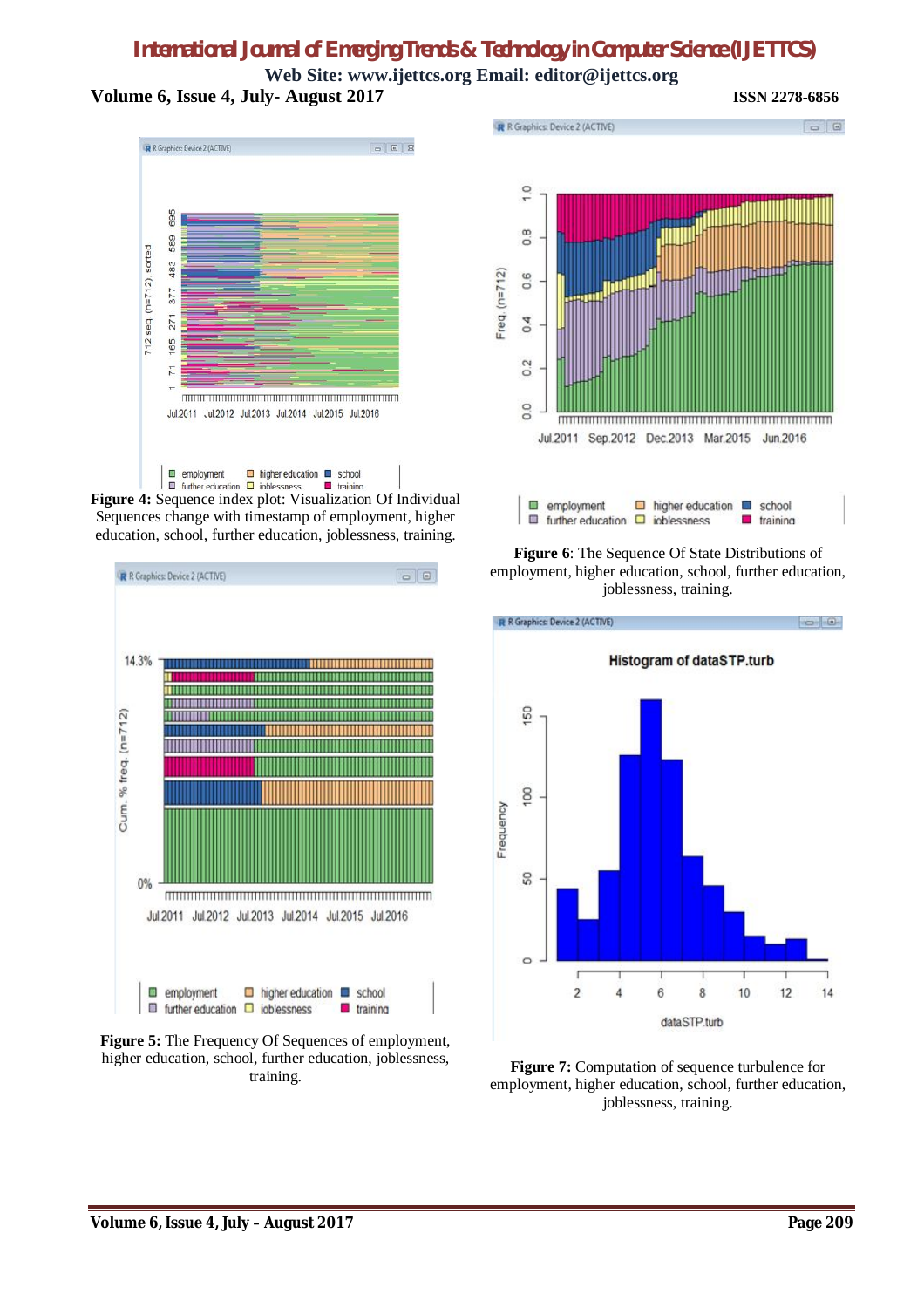**Web Site: www.ijettcs.org Email: editor@ijettcs.org Volume 6, Issue 4, July- August 2017 ISSN 2278-6856**



**Figure 8**: Hierarchical clustering of a sequences for employment, higher education, school, further education, joblessness, training.



**Figure 9**: Calculation of categorical distribution for employment, higher education, school, further education, joblessness, training.

Taking these values as thresholds, we analyze on precision, recall and F1-measure with different user numbers, and compare the two algorithms. For the exact mining, the precision varies between 0.90 and 0.98 and the recall varies between 0.86 and 0.95. They are both high and thus compelling. In addition, as the number of users increases from 40, recall shows an upward trend, while precision

maintains a high value but declines moderately. The reason is that the patterns will become sparser with more users, and the discrepancy among users will get more obvious, so some insignificant but relatively rare STPs will also be found. As a trade-off metric, F1-measure is comparatively stable. The results for the approximation mining is a little worse, especially for precision and larger user scales, but still acceptable. The F1-measure is around 0.8 and tends toward stability.

Taking these values as thresholds, we have a tendency to analyze on preciseness, recall and F1-measure with totally different user numbers, and compare the 2 algorithms. For the precise mining, the preciseness varies between zero.90 and 0.98 and also the recall varies between zero.86 and 0.95. they're each high and so compelling. additionally, because the variety of users will increase from forty, recall shows associate upward trend, whereas preciseness maintains a high price however declines moderately. the rationale is that the patterns can become sparser with a lot of users, and also the discrepancy among users can get a lot of obvious, thus some insignificant however comparatively rare STPs will be found. As a trade-off metric, F1-measure is relatively stable. The results for the approximation mining may be a very little worse, particularly for preciseness and bigger user scales, however still acceptable. The F1-measure is around zero.8 and tends toward stability.

For the primary case, we have a tendency to fix  $q^-$  = five, however modification m<sup>-</sup> for every user from a hundred to 30000. For the second case, we have a tendency to fix m¯  $=$  a hundred, however modification  $q^-$  from four to eighteen. With the info size increasing, the performances of each UpsSTP and UpsSTP-a area unit virtually stable, whereas for the Apriori-based algorithms, they refuse sharply at  $m<sup>-</sup> = 6000$  and  $q<sup>-</sup> = ten$ , and area unit severally terribly sensitive to at least one parameter.



**Figure 10**: Calculation of categorical frequency for employment, higher education, school, further education, joblessness, training.

**Volume 6, Issue 4, July – August 2017 Page 210**